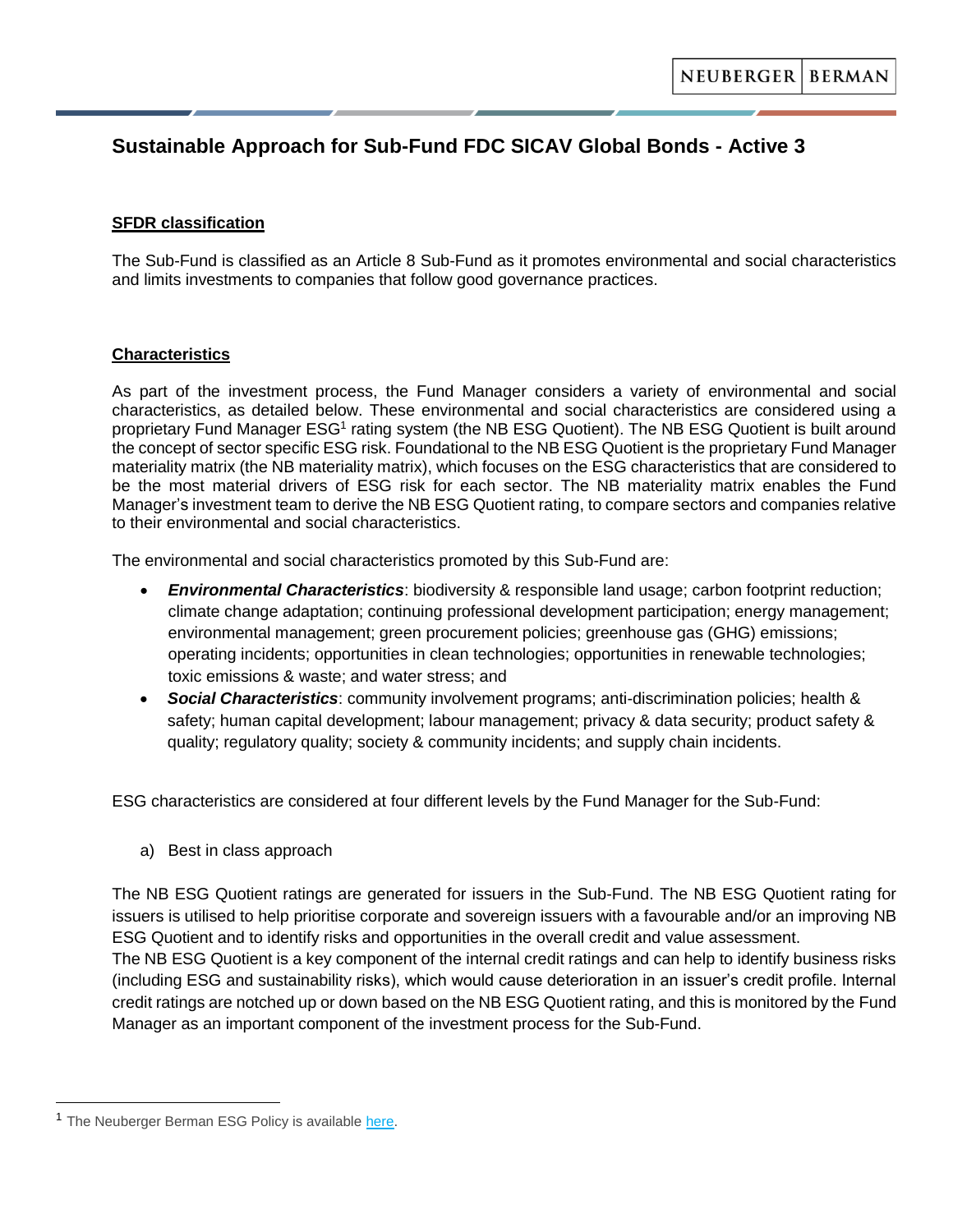By integrating the Fund Manager's proprietary ESG analysis (the NB ESG Quotient) into the internal credit ratings, there is a direct link between the analysis of material ESG characteristics and the portfolio construction of the Sub-Fund.

In addition, the Sub-Fund's exposure to sovereign debt will target the following environmental and social objectives by investing in government issuers which:

- demonstrate a better preparedness and resilience for climate transition risks; and
- show progress towards achieving the United Nation Sustainable Development Goals, with a particular focus on improving access to and quality of public health and education.
- b) Promotion of climate objectives

The Fund Manager intends to reduce the Sub-Fund's carbon footprint across scope 1, 2, and material scope 3 GHG emissions<sup>2</sup>, equating to a 50% reduction by 2030 relative to a 2019 baseline and a subsequent decline to net zero by 2050. The 2019 baseline may be subject to re-calculation as data quality and disclosure expands over time, particularly with respect to scope 3 emissions.

For sovereign bonds, the Fund Manager will target investment in governments which demonstrate a better preparedness and resilience for climate transition risks. This is measured through the Fund Manager's sovereign climate transition risk indicator, which combines data focused on climate risk mitigation, climate adaptation and GHG emissions.

c) Engagement

The Fund Manager engages directly with management teams of issuers through a robust ESG engagement program. The Fund Manager views this direct engagement with issuers, as an essential part of its investment process (including the investment selection process). Issuers that are not receptive to engagement are less likely to be held (or to continue to be held) by the Sub-Fund.

This program is focused on in-person meetings and conference calls to understand sustainability and wider ESG risks, opportunities, and assess good corporate governance practices of issuers. As part of the direct engagement process, the Fund Manager may set objectives for the issuers to attain. These objectives as well as the issuers' progress with respect to same are monitored and tracked by the Fund Manager through an internal engagement tracker.

In addition, constructive engagements are undertaken with issuers which have high impact controversies, or which have a low NB ESG Quotient rating, in order to assess whether those violations, controversies or what the Fund Manager deems as weak ESG efforts, are being addressed adequately.

<sup>2</sup> **Scope 1** emissions are direct emissions from an issuer's owned or controlled sources (such as emissions created directly by the issuer's business processes or from vehicles owned by the issuer). **Scope 2** emissions are indirect emissions from the generation of electricity, steam, heating and cooling consumed by the issuer. **Scope 3** emissions are all other indirect emissions that occur in an issuer's value chain (such as emissions from products or services consumed by the issuer, disposal of its waste, employee commuting, distribution and transport of its products or its investments).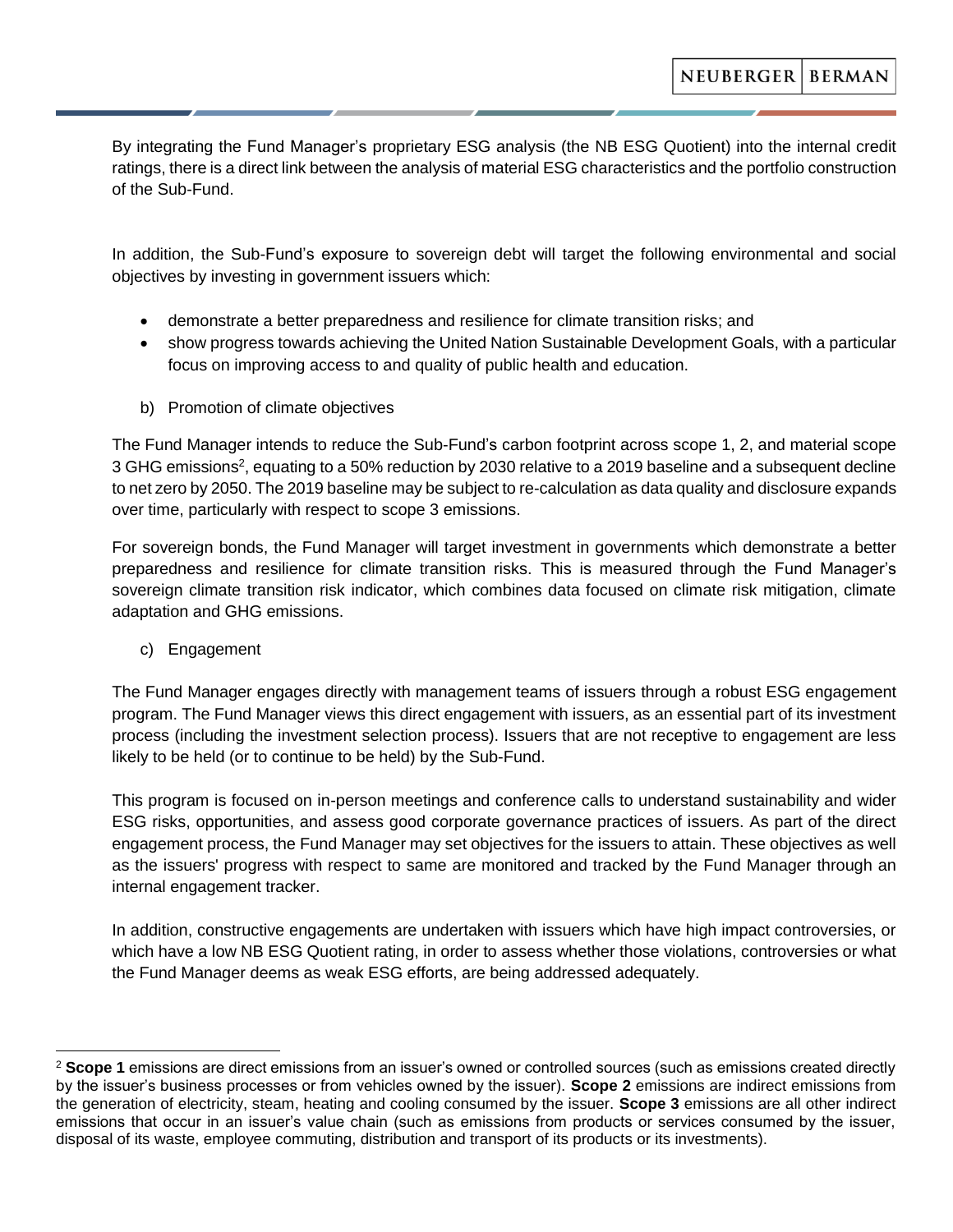The Fund Manager firmly believes this consistent engagement with issuers can help reduce credit risk and promote positive sustainable corporate change. It is an important tool to identify and better understand an issuer's risk factors (including sustainability risks) and performance. The Fund Manager also uses it to promote change, when necessary, which it believes will result in positive outcomes for creditors and broader stakeholders. Direct engagement when paired with other inputs, creates a feedback loop that allows analysts in the Fund Manager's investment team to evolve their ESG scoring process and prioritise risks that are most relevant to a sector.

d) Sectoral exclusion policies:

To ensure that the environmental and/or social characteristics promoted by the Sub-Fund can be attained, the Sub-Fund will not invest in securities issued by issuers whose activities breach the: i) Fund Manager's Controversial Weapons Policy; ii) the Fund Manager's Thermal Coal Involvement Policy; iii) the Fund Manager's Global Standards Policy; or iv) the Fund Manager's Sustainable Exclusion Policy.

## *Controversial Weapons Policy<sup>3</sup>*

The Controversial Weapons Policy seeks to prohibit a number of investments in securities that have been identified as having corporate involvement in the end manufacture or manufacture of intended use components of controversial weapons.

## *Thermal Coal Involvement Policy<sup>4</sup>*

The Thermal Coal Involvement Policy prohibits investment positions in securities issued by companies that (i) derive more than 25% of their revenue from thermal coal mining; or (ii) are expanding new thermal coal power generation.

#### *The Global Standards Policy<sup>5</sup>*

The Global Standards Policy prohibits investment in securities issued by issuers whose activities breach: (i) the United Nations Global Compact Principles (UNGC); (ii) the OECD Guidelines for Multinational Enterprises; (iii) the United Nations Guiding Principles on Business and Human Rights; or (iv) the International Labour Standards Conventions.

## *The Sustainable Exclusion Policy<sup>6</sup>*

The Sustainable Exclusion Policy prohibits investment in securities that the Fund Manager believes do not meet the following criteria:

<sup>&</sup>lt;sup>3</sup> The Neuberger Berman Controversial Weapons Policy is availabl[e here.](https://www.nb.com/handlers/documents.ashx?id=f691444f-492a-4d5d-9435-222615e28b05&name=Neuberger_Berman_UCITS_Controversial_Weapons_Exclusion_Policy)

<sup>&</sup>lt;sup>4</sup> The Neuberger Berman Thermal Coal Involvement Policy is available [here.](https://www.nb.com/handlers/documents.ashx?id=0c0d4a1f-a996-40cc-a62a-e676a11ba9d8&name=NB_Thermal-Coal-Involvement-Policy_1020.pdf)

<sup>5</sup> The Neuberger Berman Global Standards Policy is available [here.](https://www.nb.com/handlers/documents.ashx?id=b23de220-a347-4b3e-a16c-ffe87a94d6ea&name=Neuberger_Berman_Global_Standards_Policy_EMEA)

<sup>6</sup> The Neuberger Berman Sustainable Exclusion Policy is available [here](https://www.nb.com/handlers/documents.ashx?id=41aec232-fcc7-41ef-ae60-d71141469bf2&name=S0266_sustainable_exclusions_policy).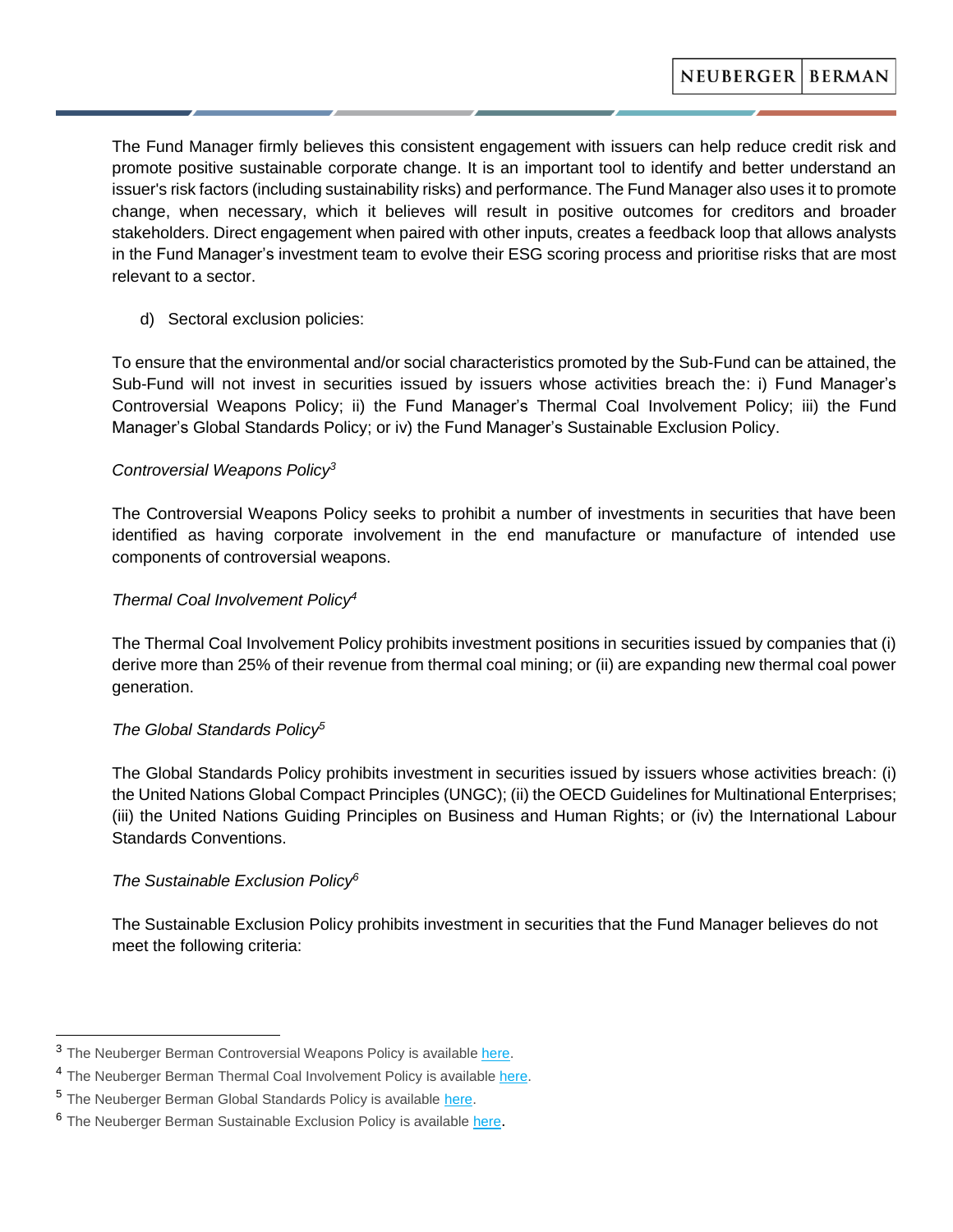- a) **Human Rights.** Corporations are expected to uphold fundamental responsibilities as defined by the UNGC in regards to human rights, labour, the environment and anti-corruption. The Sub-Fund will not invest in the securities of issuers that violate the principles of the UNGC and compliance with the UNGC will continually be monitored. Where an existing holding is deemed to violate the UNGC through change or evolution, the Fund Manager will establish a dialogue with the issuer, to understand what led to the violation and what remediation is taking place. If, however, the Fund Manager is not satisfied about the speed and satisfactory extent of the remediation after 3 years, the securities will be disposed of.
- b) **Tobacco.** The Sub-Fund is prohibited from purchasing the securities of issuers that are involved in tobacco production such as cigars, cigarettes, e-cigarettes, smokeless tobacco, dissolvable and chewing tobacco. This also includes issuers that grow or process raw tobacco leaves.
- **c) Civilian Firearms.** The Sub-Fund is prohibited from purchasing the securities of issuers that are involved in the manufacturing of civilian firearms.
- **d) Private Prisons.** The Sub-Fund is prohibited from purchasing the securities of issuers that own, operate or primarily provide integral services to private prisons, given significant social controversy, reputational risks, dependency on their local government policies and facilities which are not easily reconfigurable for alternate uses.
- **e) Fossil Fuels.** The Sub-Fund will seek to minimise or neutralise its exposure to certain pieces of the fossil fuel value chain, owing to the varied contribution to climate and environmental risk.

**Coal and unconventional oil and gas supply.** The Sub-Fund is prohibited from purchasing the securities of issuers which derive substantial revenue from the extraction of coal or the use of unconventional methods to extract oil and gas. Substantial revenue is defined for this purpose as follows:

- **Thermal coal.** Issuers should not derive more than 10% of revenue from the mining of thermal coal.
- **Unconventional oil supply (Oil Sands).** Issuers should not derive more than 10% of revenue from oil sands extraction.

**Electricity generation.** The Sub-Fund will only purchase the securities of issuers for which power generation makes up more than 10% of revenue, where they are aligned with a lower carbon emissions economy. The Sub-Fund is therefore prohibited from investing in generators where:

- **Thermal Coal.** More than 30% of MWh generation is derived from thermal coal.
- **Liquid Fuels (Oil).** More than 30% of MWh generation is derived from liquid fuels (oil).
- **Natural Gas Electricity Generation.** More than 90% of MWh generation is derived from natural gas.

This threshold may decline over time, to align with a glide path to greater renewables penetration.

**Conventional oil and gas supply.** The Sub-Fund is prohibited from investing in the securities of oil and gas producers for whom natural gas makes up less than 20% of their reserves.